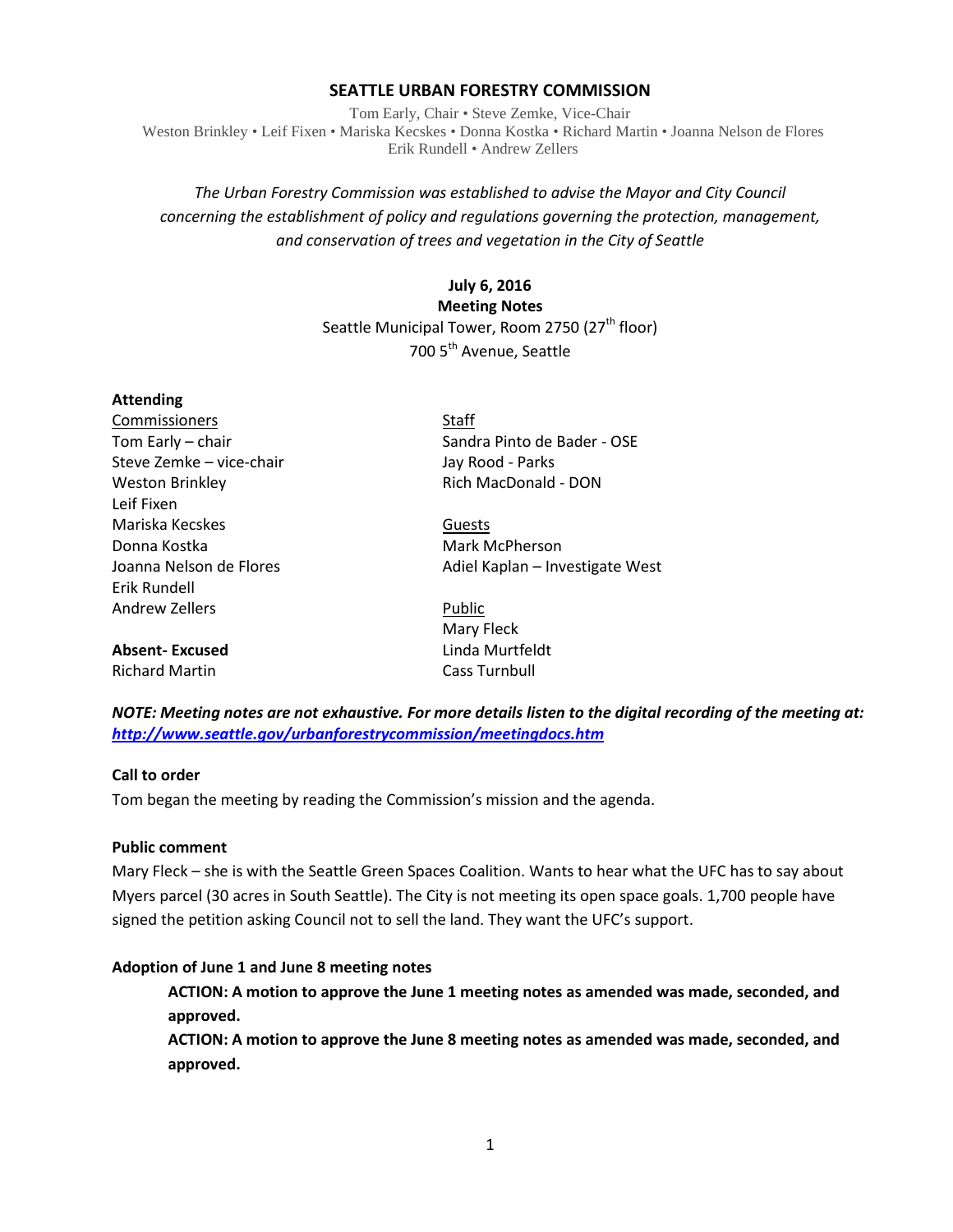# **Urban forest Carbon Registry**

Mark McPherson briefed the UFC last year when he was participating in the California cap and trade protocol. Unfortunately, that protocol was overly complex and has not had any projects. One lesson was to make sure an urban forestry (UF) protocol is not too complicated. The carbon markets provide an opportunity to bring much needed funding to urban forestry. He is focusing on how to connect urban forestry projects to the money.

UF in the US is poorly funded. Of the \$265M the Department of Natural Resources, no state funds are allocated to the Urban and Community Forestry Program. The funding comes from the US Forest Service.

He is trying to connect UF to a funding source. That source is the voluntary carbon buyers.

- \$700M in the last decade in the US; \$4.5 billion worldwide
- Voluntary dollars go to forest land in Surinam, wind, other offset project types
- Voluntary carbon buyers cannot invest in urban greening because there are no certified credits

### Key challenges

- The entire urban forest must be included in the US carbon market
	- o Urbanization is a major demographic trend
	- o Urban land area increasing from 3% to 8% of total in the lower 48 states
	- o City trees provide multiple ecosystem services to largest concentration of population

What's needed for certified credits?

- 1. UF carbon protocol
- 2. Registry to administer the protocol: issue certified credits
- 3. Promotion of UF projects and connection to carbon buyers

Will carbon buyers want UF credits?

- Big buyers spend 80-90% on 'bare' carbon, 10-20% on charismatic credits
- UF is highly charismatic
	- o Customers and staff live and work in urban areas
	- o UF projects continue for many years
	- o Social and environmental justice

Who will do this?

- Greg McPherson, Ph. D internationally recognized scientist who pioneered the quantitative analysis of urban forest benefit-cost analysis and led development of the Climate Action Reserve's Urban Forest Project Protocol in California.
- Mark McPherson, J.D., PhD. lawyer and business person in Seattle who drafter the first conservation easement for the City of Seattle Heritage Tree Program over 25 years ago.

# Why Mark and Greg?

In 2013 and 2014, Mark and Greg served on the working group at the Climate Action Reserve that attempted to develop a streamlined and workable urban forest protocol. They know both carbon protocols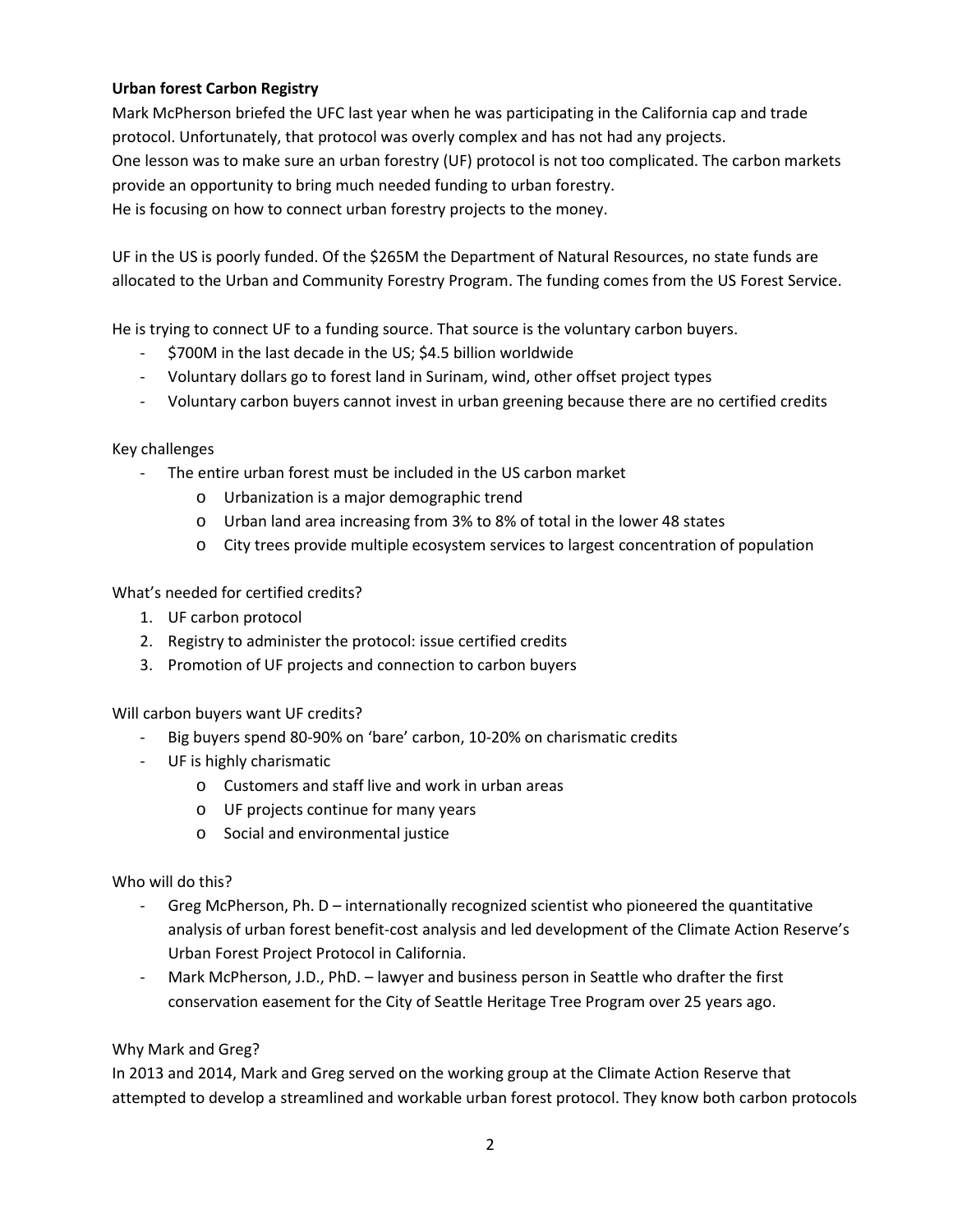and urban forestry. Mark's legal and business experience and Greg's scientific and technical expertise make them uniquely skilled to execute this project.

# Board

- The Nature Conservancy (Bill Toomey, who directs TNC's urban forest programs in 18 cities)
- American Forests (Ian Leahy, who directs their urban forest programs in 14 cities)
- Arbor Day Foundation (Jared Carlson, Director of Strategy)
- Gerry Gray, the former director of the national Alliance for Community Trees and Policy.
- Forterra in the Pacific Northwest (Managing Director Skip Swenson).

# Current Status

- Funded to start development of a national urban forestry carbon protocol
- Assembling drafting group for protocol
- Protocol done March 2017
- Then build registry as phase 2
- Phase 3 will be promoting and administering

# Sample projects

- Palo Alto, CA they have been mapping their canopy and are working to address the canopy gap between wealthy and poor neighborhoods
- Austin, TX will be buying carbon credits. Want locally sourced carbon credits.
- King County Million Tree Campaign It has been announced.
- 130,000 schools and colleges in the US there could be a curriculum that integrates the biology of trees and carbon. Carbon clubs with students planting and maintaining trees to get carbon credits.
- Watershed, parks, golf courses, etc.

Mark is in the process of developing the protocol. Would like to come back in the fall to present the draft and get input from the UFC. As the UFC does its work every day, think of the type of projects that could be incorporated into the protocol.

UFC question/comment – is it looking at improved forest management of just new tree planting? Answer – start with new tree planting. Would like to do more but there are challenges in terms of quantification and confirmation. Start with the easy piece and move to more complex.

UFC question/comment – it's not just new trees planted but preservation. Maybe use conservation easements that would be protected over time.

Answer -need to meet the needs of the carbon buyers. Want to create a product that we can sell. If we can monetize easements on existing trees, then it would be possible to use. Also need to comply with the additionality requirement. Could do an 'avoided conversion' but the conversation is that if it's not a huge scale it won't motivate buyers. Carbon credits are not enough to motivate people to preserve urban land (because it's so expensive), so you would have to find other funding sources to support the preservation. The cost to preserve urban land is so great that carbon credits are not going to be a meaningful driver for such preservation.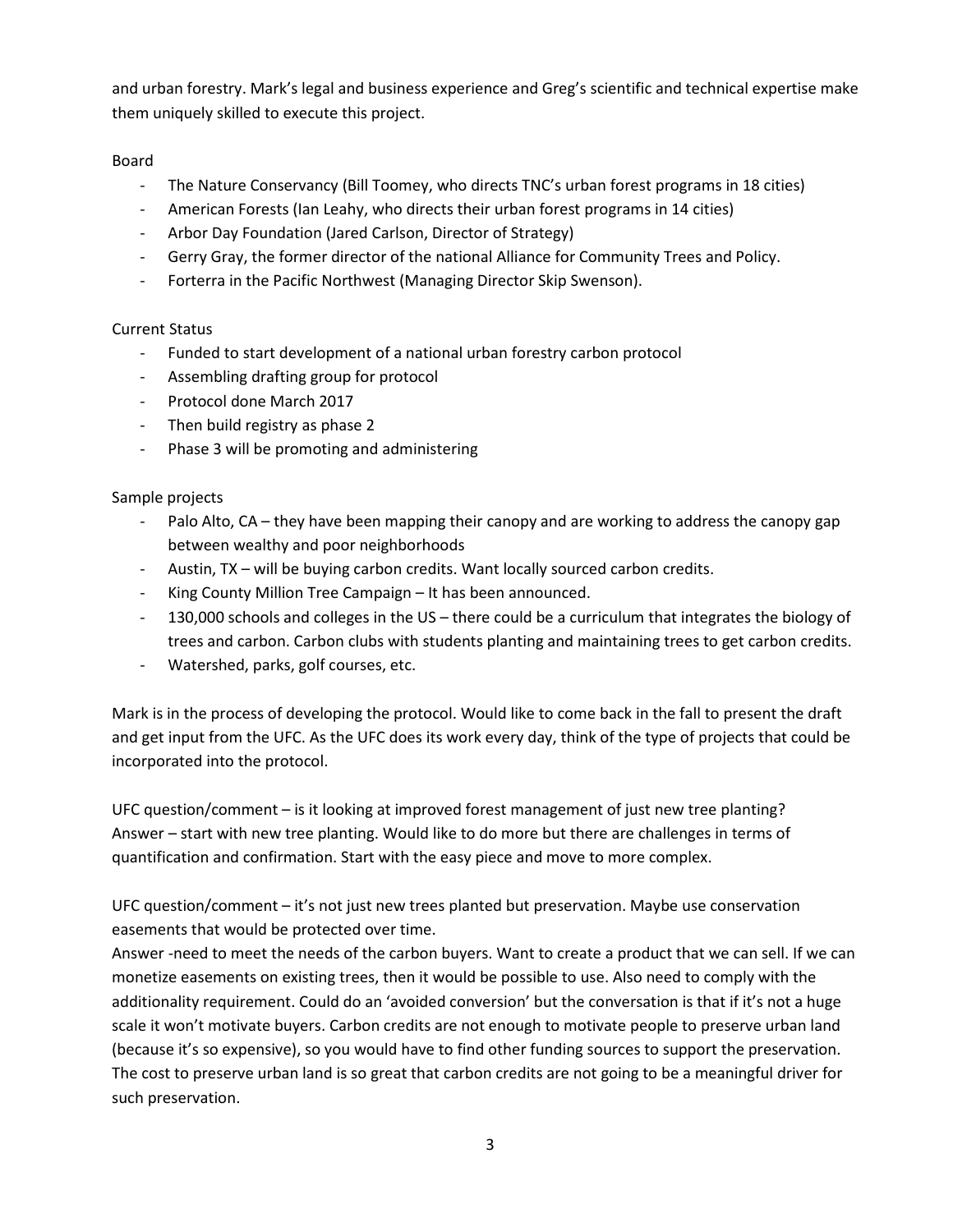A mature tree might produce 100 CO2 tons/year – probably generates \$2 - \$4/year. Carbon revenues would be nice to support maintenance of urban trees.

UFC question/comment: how big does a project need to be for it to be worthwhile. Answer – those wanting to be involved would be so because of the interest to doing 'good' and not in there for the profit. If here is a net gain on every tree, then it's worth doing.

UFC question/comment; Steve did some calculations years ago based on the number of trees needed in Portland. We would need to plant 12,000 medium sized trees/year in Seattle to get to our goal of 30% canopy cover by 2037.

UFC question/comment: is there a jurisdictional boundary for the protocol and registry? Answer: it would be national. They would use mapped urban areas (based on the census bureau).

### **Marra-Disenmore Park**

Jay Rood from Parks is providing a briefing on the project. The site is in South Park. It's an 8.5 acre park site.

Project vision:

Create an engaging and welcoming urban park that provides open space and educational benefits to the South Park community, meet the operational needs of Marra Farm Coalition programs and offer an agriculturally-based educational resource/model for the City of Seattle.

Jan showed aerial photos of the location showing the development of the farm and community garden areas.

Following a 2008 master plan, the Desimone area was graded. The plan showed farm expansion. The community asked for gathering, play, and agriculture areas.

They are currently working on Phase II: pathways, site grading and landscaping. UFC question/comment: are you considering trees that will provide habitat for birds that can eat insects affecting the crops.

Answer: that's a good idea.

UFC question/comment: Will you be expanding the canopy once you are done with the project? It sounds like there a number of cottonwoods (which tend to drop limbs).

Answer: there are both cottonwoods and Lombardi poplars. The old farm road lines by poplars, that's where they are putting the access to preserve ag land. Poplars also shade the ag land. They are going to remove those trees and re-plant complying to 2 for 1.

UFC question/comment: will there be a net increase of trees? What about the size of the trees? Answer: we are going to plant 2 for 1 or more. The Beech trees will provide greater canopy, but they will also be planting fruit trees, which are smaller.

Some of the trees being removed will be chipped and used on site. They will also use Parks system wide.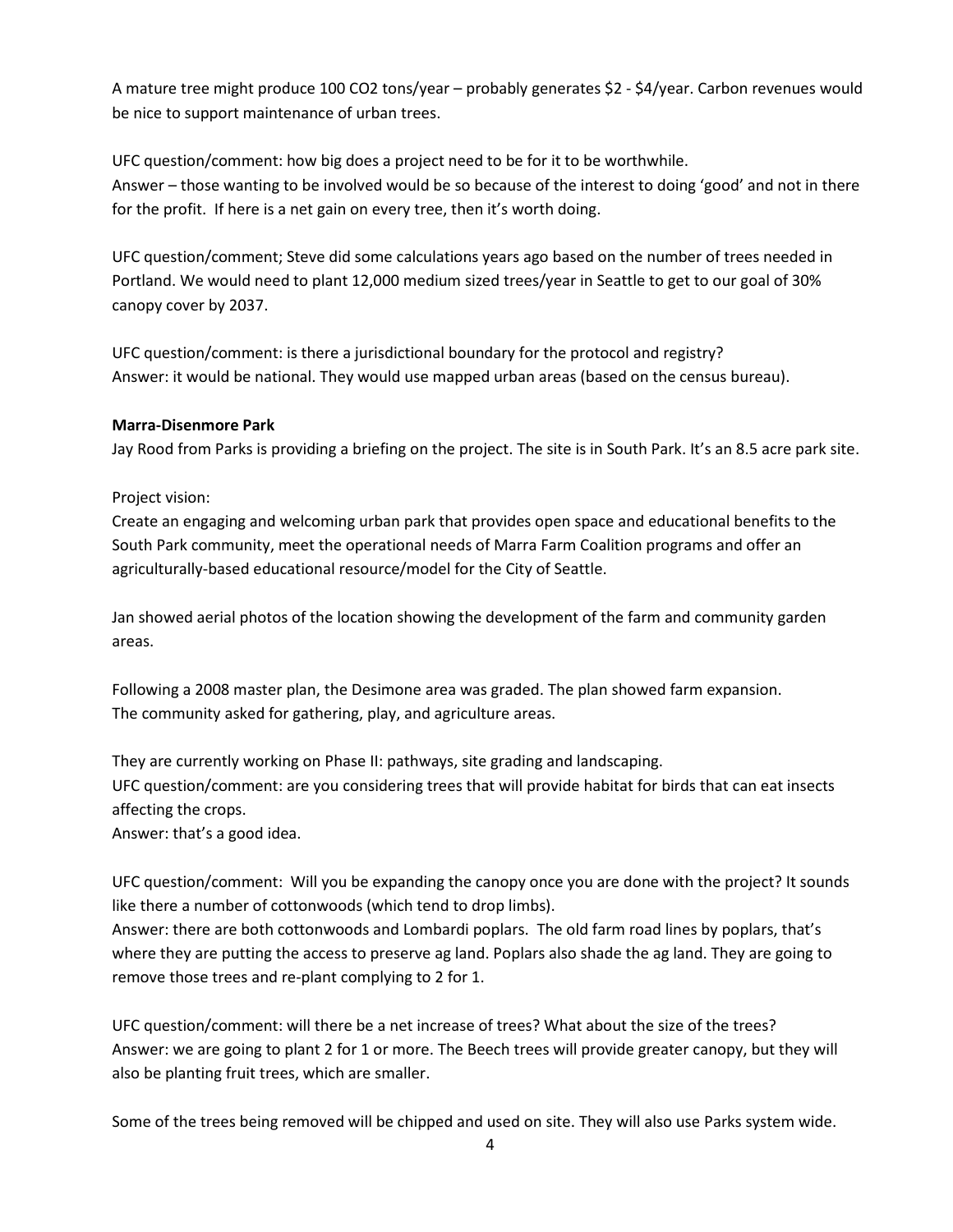The p-patch has 40 families involved.

UFC question/comment: will community members be involved with tree planting? It would be good to build a sense of ownership.

Answer: that's a good idea.

UFC question/comment: it looks like a great project. Have been hearing about it for years and it's nice to see that it's moving forward.

Answer: they have been working very hard to get the community involved. They have been providing translation services to make sure the community expresses its interest. They will irrigate the new trees and hope that the community will take on maintenance of fruit and nut trees. Along the riparian corridor they might plant fruit bushes as part of a working buffer.

Currently going through a Master Use Permit. Expect to begin construction in the Spring.

### **Discussion items:**

- **Backyard cottages and impacts to trees – move to next agenda**
- **UF budget – move to next agenda**
- **Myers Parcel sale**

The UFC discussed the proposed sale of the Myers parcels.

This site is 33 acres that were bought in 2003 to build a training facility. The City wants to sell it to pay part of the loan and to fund address homelessness. Sounds like the development that would go in there would be warehouses. This is an undeveloped land that could provide open space to the south area of town and it's an environmental justice issue.

Open comment currently underway. The draft proposal shows part of it being developed as part of the training facility. Part of it would remain as natural area. Part of it would be sold for commercial use. Community members would like to see parts of it developed into a grocery store or something else that benefits the community. Others would like to keep it as open space. The community thinks that the City has not done proper outreach.

Mariska wanted to bring this to the UFC because ultimately it will be City Council deciding. Steve thinks that with a parcel of this size there should be a planning effort to decide what to do with it, instead of opening it to the highest bidder.

Adiel Kaplan – reporter with Investigate West provided additional information on the background of the land purchase from Nintendo.

City Council is currently working on this. The UFC has this month to provide input. Need to clarify a couple of things:

- There should be a public process they had it but not properly advertised
- This decision is to be made by the owner department (FAS)
- Should discuss more salient considerations about this issue based on urban forestry outcomes.